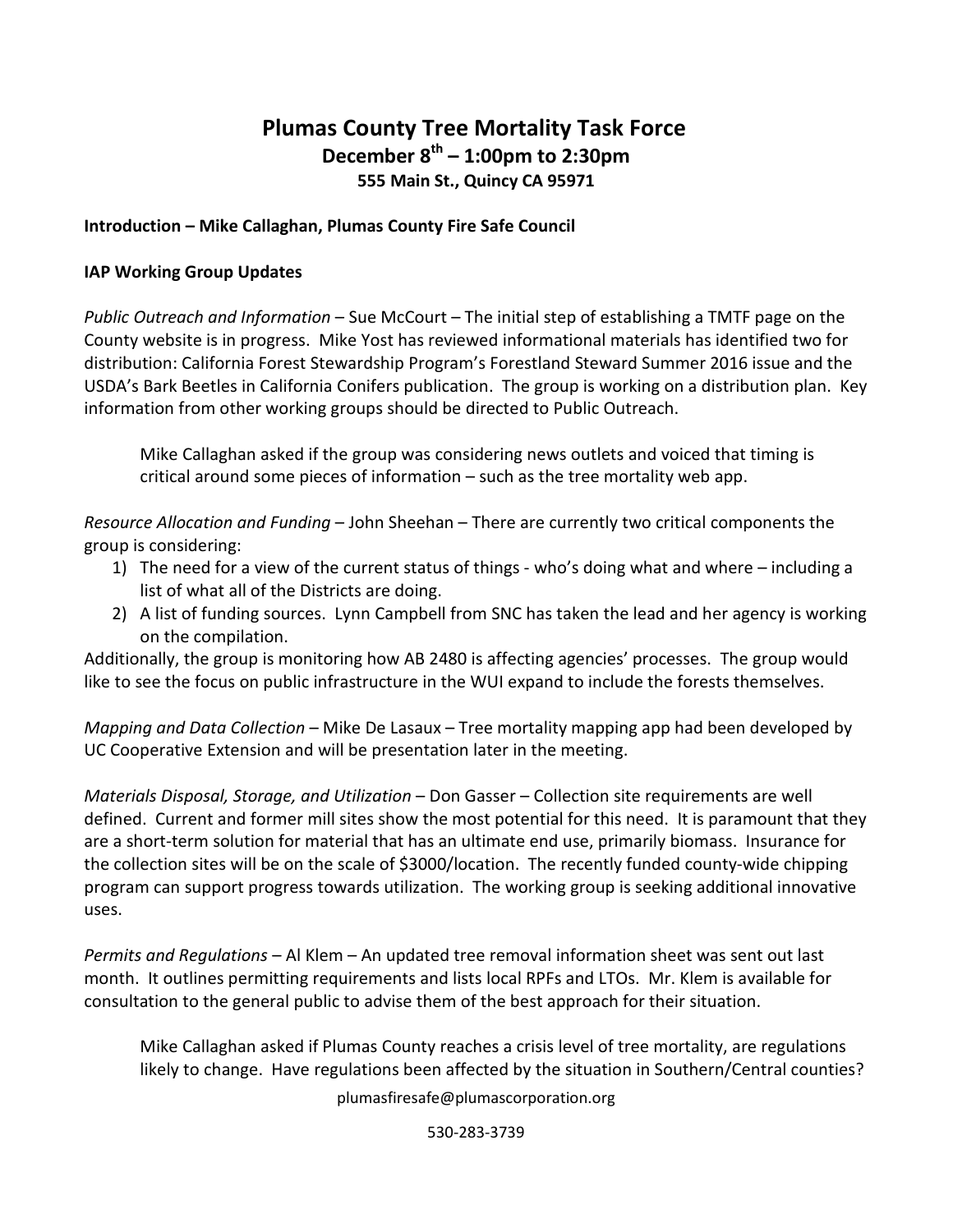Mr. Klem said that Cal Fire foresters network across the state and information is readily available. However, the situation in Plumas County is currently very different from other parts of the state.

Sue McCourt reiterated that Mr. Klem is an appropriate point of contact for public with questions. He said that often the LTOs are advising, as well. For landowners requiring assistance, points of contact include Dan Martynn at NRCS and the Plumas County Fire Safe Council. Mike De Lasaux mentioned the value of the Society of American Foresters Stewardship Hotline – they have fielded 400 calls in the past several months.

## **General Updates**

John Kolb reported that the air quality grant application to the EPA for a chipper and other green waste equipment was not successful – despite the fact that Portola is identified as one of the six worst air basins in the country. Julie Ruiz added that the same grant was awarded to them last year for the wood stove upgrade program.

Peter Crase noted that Cal Fire has purchased equipment to deal with tree mortality and that it will be available for loan in the future. Mr. Kolb followed that Plumas County will be a low priority for the equipment and that we have local needs beyond the tree mortality issue.

Mr. Callaghan shared that he and Hannah Hepner attended the Board of Supervisors meeting earlier in the week to provide a brief update. Hannah shared feedback from the BOS: Supervisor Simpson had provided brief comments from her meeting with the Region 5 Forester and expressed support for a proactive approach to addressing mortality in Plumas County. A member of the public questioned how many trees exist in the state - as a reference for the 102 million trees that are reported dead. This comment spurred discussion by the TMTF and concluded with the figure that there are 5 billion mixed conifer trees in California. The final item of feedback from the Board of Supervisors was a question from Mike Sanchez about how the issue will affect homeowners insurance.

# **Presentation by Peter Crase, Cal OES Recovery Program Manager**

Mr. Crase has been in Disaster Assistance Recovery for 25 years and is located at the former Mather AFB.

All 58 counties of California have been declared State of Emergency by Governor Brown. Cal Fire was appointed as the lead agency. Cal OES is involved in the monthly California TMTF meetings, as well as the 10 counties that have been designated as high impact. However, the impact is not limited to those 10 counties and the issue is spreading north.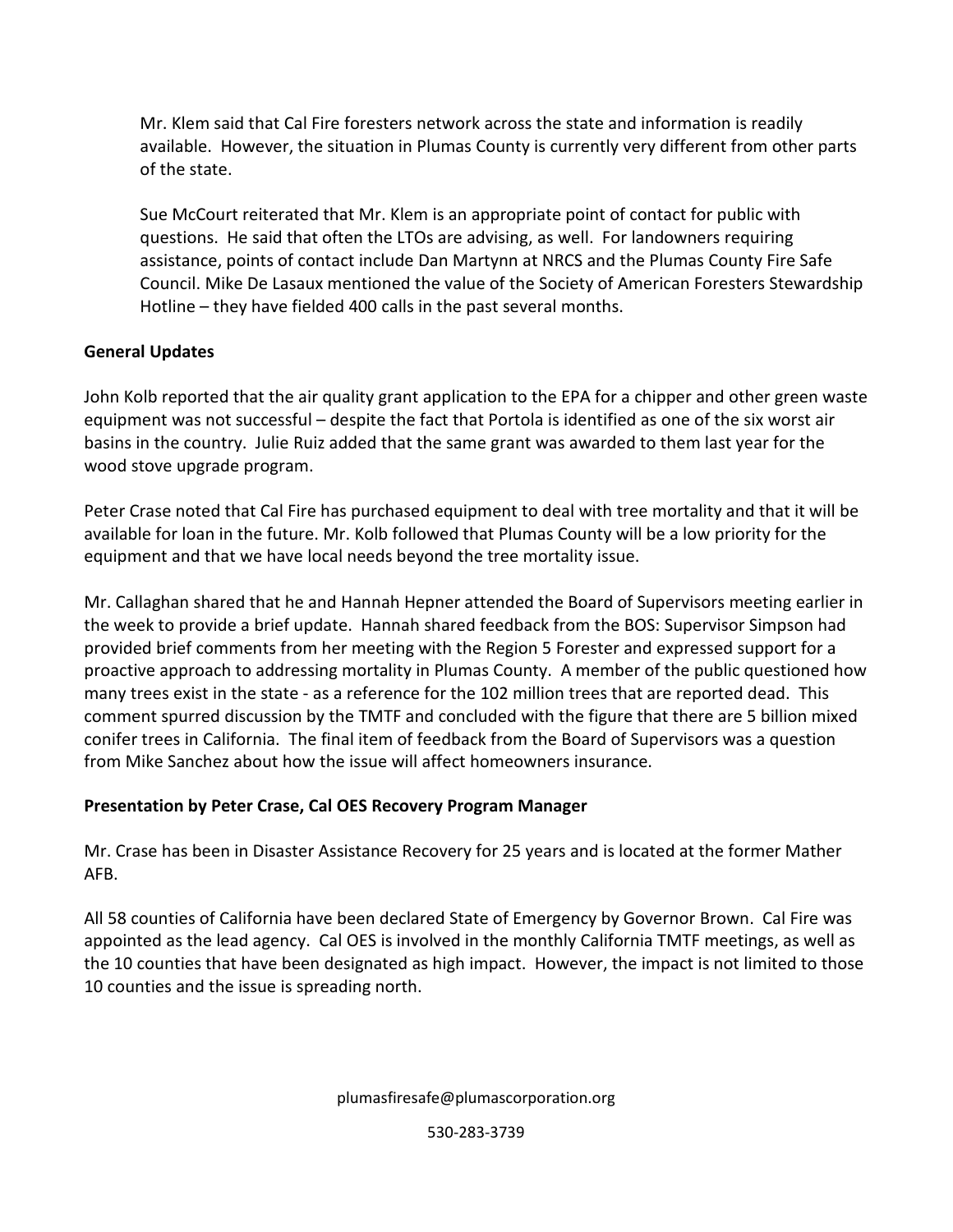The California Disaster Assistance Act (CDAA) is the State framework used to help communities recover from a disaster. When partnered with federal government, FEMA is involved. In either situation, Mr. Crase is the contact.

In State Fiscal Year 2016/2017 there is \$30 million in the Governor's budget for the disaster relief program. To date \$132 million in tree mortality projects has been estimated for potential applicants for CDAA. However, not much has been reimbursed because the event is evolving slowly and the incident period is still open. If the Governor closes the incident period, there may not be funds available for tree mortality, despite the fact that money is always in the budget for disasters. Eligible damage occurs during the incident period, so when the incident period closes, damage for CDAA reimbursement no longer eligible.

The program includes a cost share of 25% from the cooperating entity. If federal, the cost share is reduced to 6.25%. There is potential to reduce the cost share with donated resources, such as work release programs by county inmates or community volunteers performing eligible work.

Cal OES is able to work with school districts and cemetery districts to take out small numbers of trees. Special Districts may apply directly to CDAA for assistance.

Eligible costs are marking and removal of trees that will *impact county infrastructure*. A dead or dying tree, if it fell and damaged county owned and maintained property such as county roads, buildings, parks, or other infrastructure are eligible for reimbursement.

If the County were to pursue CDAA assistance, the first step is to count trees and establish an estimate of the cost for removal. The total tree removal costs are used for a comparison to the county budget to determine if it's within the county's budget to remove their trees or if state financial assistance is required. If state financial assistance is required, a financial needs statement is created for approval by Cal OES. The statement is submitted with a tree removal plan which also must be approved by Cal OES. A CDAA application, signed by an Authorized Agent appointed by the Board of Supervisors, is also submitted. After CDAA approval, the trees must be marked by an RPF or certified arborist, then the county contracts for tree removal. Bid documents, invoices, proofs of payment, representative photos, map or diagram showing location of trees in relation to threatened infrastructure, GPS readings of all removed trees and permitting docs are presented to Cal OES for reimbursement. After review and approval of all documents (in the form of a CDAA Damage Survey Report), payment from the State Controller's Office for 75% of the eligible costs takes about 6-8 weeks to arrive back at the county.

Q & A:

- If the federal government gets involved after funds are expended, are the expended funds eligible for additional reimbursement?
	- Potentially if federal procurement rules and NEPA are followed from the onset, it will be more likely.

plumasfiresafe@plumascorporation.org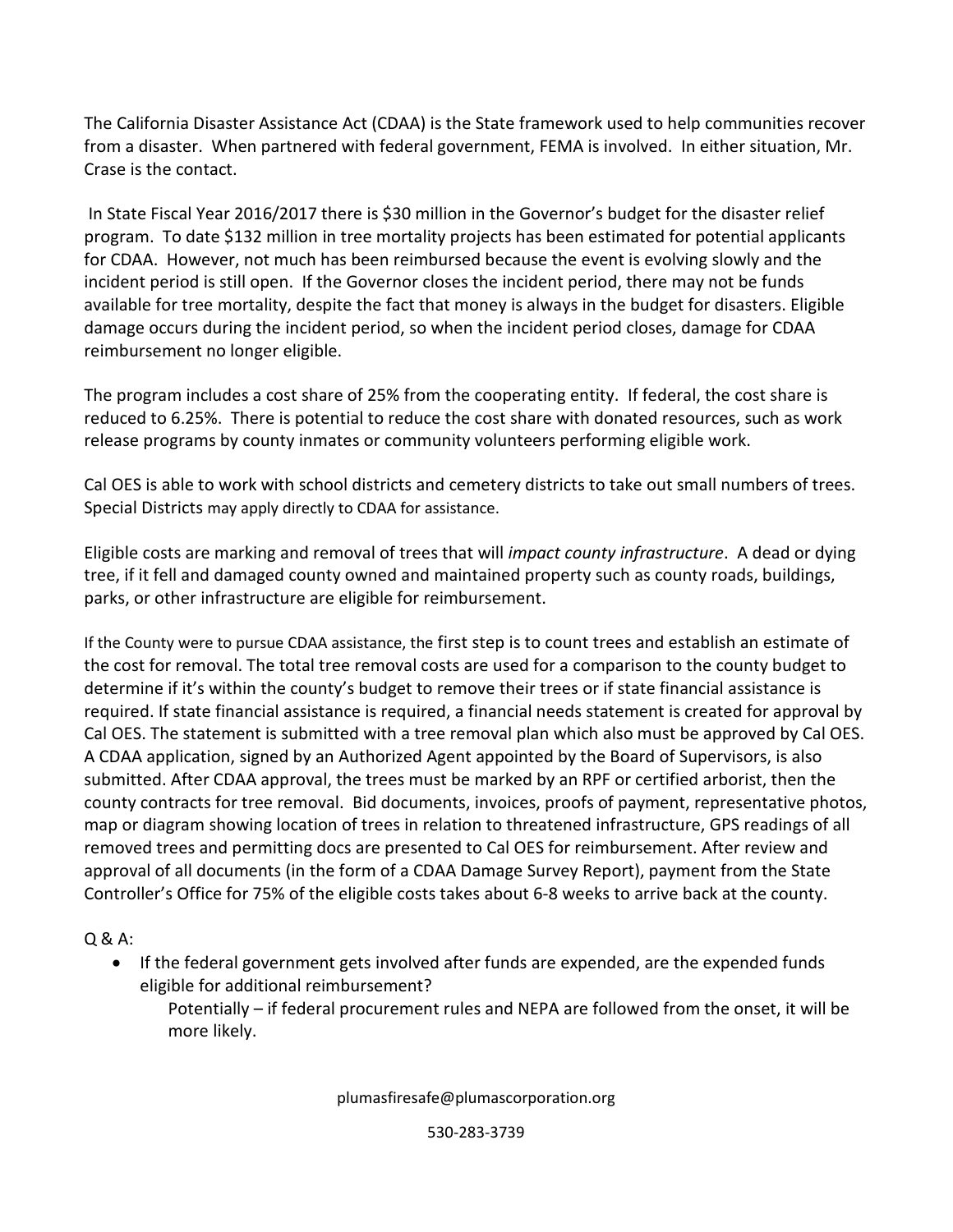- Is \$1000/tree a mandated cost?
	- No, you choose whatever cost makes sense locally.
- Is reimbursement for the removal of trees only?
	- Removal and disposal are reimbursable. Tree count estimates are not a reimbursable expense. However there is a 10% administrative allowance provided by CDAA, which goes to defray administrative costs of requesting, obtaining, administering and auditing the grant. It is valuable to collaborate with other entities, such as PG&E and Cal Trans for removal of "dual purpose" trees – ones that threaten both county and private infrastructure. Cal Trans/PG&E may remove a tree at their expense that is also a tree eligible for CDAA - saving the county the expense. Cal Trans has spent to date about \$70 million on tree removal, with much more to come. Private property trees are eligible if they are threatening county infrastructure. A signed Right of Entry/Hold Harmless Agreement from the private property owner must be obtained first. Mike De Lasaux noted that this relationship is being tested in Tuolumne, where they are ahead on the issue. Mr. Crase said that private property owners who don't want to sign the right of entry/hold harmless agreement are passed up and miss out on the service.
- Are there thresholds that are going to need to be met?
	- There are no thresholds, however the financial needs statement, tree removal plan and CDAA application must be pre-approved by Cal OES. Additionally, regular maintenance is not funded. It is vital to determine the number of trees. Volunteer tree counts along roads are a way to commence.
	- Mortality varies across the county. Danielle Bradfield shared that Graeagle and eastern areas are more affected. The tree mortality is in high density, residential areas – which will be more costly to remove.
- Mr. Crase asked if there are any special districts involved in the Plumas TMTF, such as water, school, fire or cemetery districts.
	- They are not formally represented.
	- Mrs. McCourt asked if special districts can apply without a County declaration of emergency. Mr. Crase said yes. There is a fact sheet that we can share with those entities. Additionally, incorporated cities can apply. All Special Districts are separate applicants for CDAA, and must apply and be approved separately from the county.
- Can additional funds be requested as trees continue to die? Yes, additional funds can be requested as more mortality is documented as long as the incident period remains open.
- Is a rural electric cooperative able to participate?
	- There are other organizations outside the county government that can apply for CDAA assistance. CDAA defines an eligible applicant as a city, city and county, county, county office of education, community college district, school district or special district. Private Nonprofit Organizations may be eligible for tree mortality, further research is required. Mrs. Bradfield noted that utility companies are required to maintain their lines regardless of the disaster designation.

plumasfiresafe@plumascorporation.org